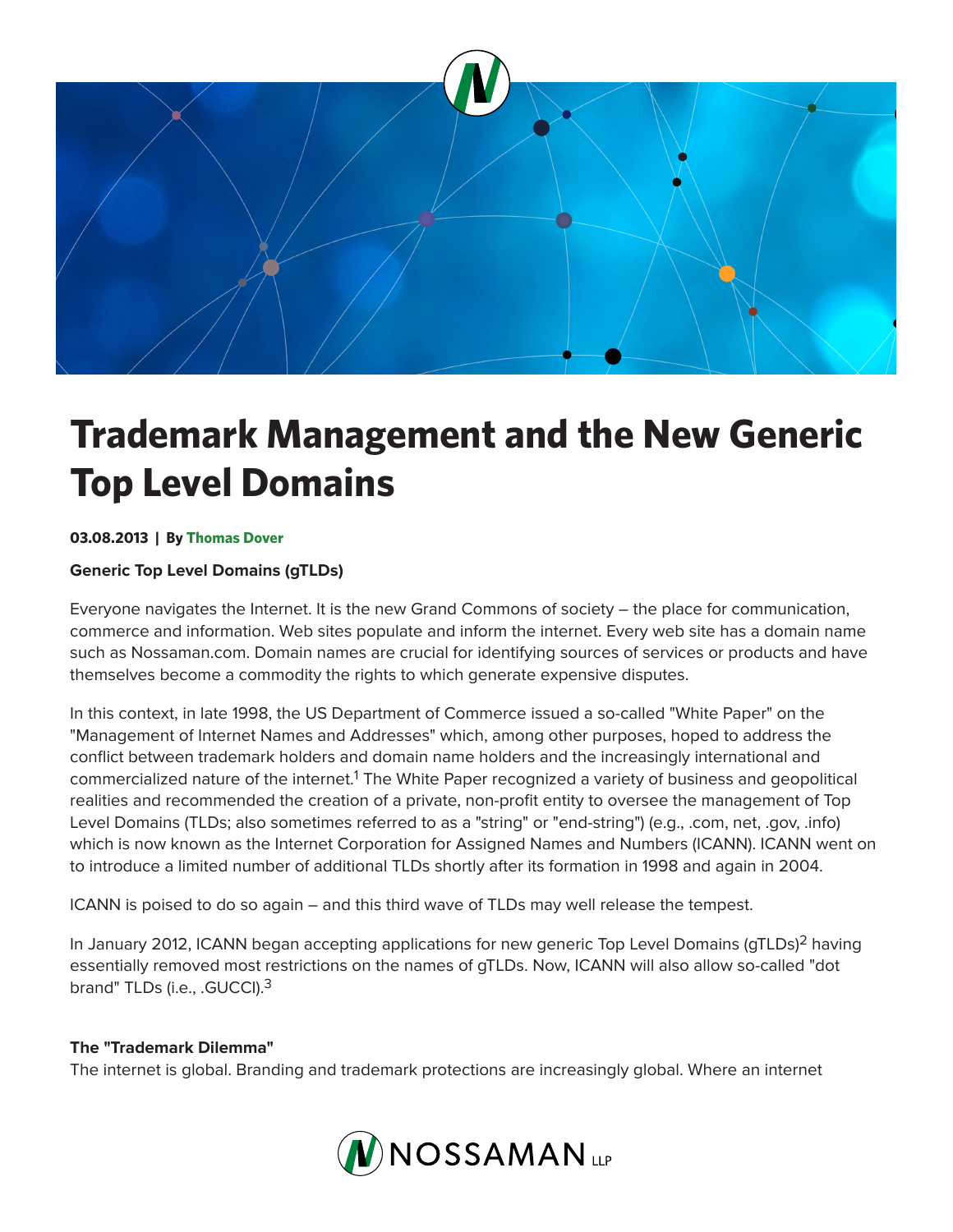domain name uses a trademark or confusingly similar term, in order to vindicate its rights in a trademark, the trademark holder is left to wade through a mine-field of options (practical and legal), conflicting international protections, continued "fraudulent" protections, and forced arbitrations. A TLD of .com, .net, or .org would not, by itself, drive a trademark holder to claim infringement. Instead, it is the secondary domain identification that generally causes problems.<sup>4</sup>

While ICANN, as a private, non-profit entity manages the TLDs, the domain name registrars are for-profit. In response to the trademark holder and other claims against domain name holders, the US asked the World Intellectual Property Organization (WIPO) to develop a process and system for dispute resolution which became the Uniform Dispute Resolution Policy (UDRP). Addressing the issue to WIPO also acknowledged the reality that the internet was global and dispute resolution could not be addressed solely within the US. We now have an overlapping "mesh" of so-called Rights Protection Mechanisms (RPMs).

## **Doubling our Troubles?**

On June 13, 2012, ICANN released the new gTLD "Applied-For Strings."5 ICANN said it best: "There are…only 22 'generics' in the domain name system right now, but that is all about to change." The list includes about 2000 applications for TLD registry ranging from .ADULT to .GUCCI to .MEDICAL to .NIKE to .YOU and includes the use of non-Latin characters.

In connection with the current list of "Applied for Strings," ICANN provided an objection period, currently extended to March 13, 2013. During this period, interested parties may file objections to the approval of an application in 4 categories:

- 1. A. String Confusion The applied for gTLD string is confusingly similar to an existing TLD or to another applied-for gTLD string. Delegating two or more similar TLDs could cause user confusion.
- 2. Legal Rights The applied-for gTLD string violates the legal rights of the objector (e.g., trademark registration).
- 3. Limited Public Interest The applied-for gTLD string contradicts generally accepted legal norms of morality and public order recognized under principles of international law.
- 4. Community There is substantial opposition to the gTLD application from a significant portion of the community which the gTLD string is targeting.

Following the objection period, disputed applications will proceed through the dispute resolution process (as designed by one of the ICANN dispute resolution service providers).

# **What To Do?**

ICANN's new gTLDs and registry applications have gone significantly under-noticed by mid-sized businesses. This is true even for many businesses that are based on branding or are web-based themselves. However, there are mechanisms to protect branding, internet presence, and e-commerce operations.

# **1. gTLD Registry Application**

Become a gTLD registry. Not for the faint of heart, the application process is costly, involved, competitive, and subject to a variety of operational, technical and financial rules. The gTLD r*egistry* is contractually obligated to ICANN to operate the gTLD in a secure and stable manner (including maintaining the data base of registered domain names within the TLD). By contrast, a r*egistrar* (generally accredited by ICANN) is contractually obligated to the registry to register the domain names to registrants. Notably, the "dot brand" gTLD registries endure heightened scrutiny and in some circumstances may assign the registry operations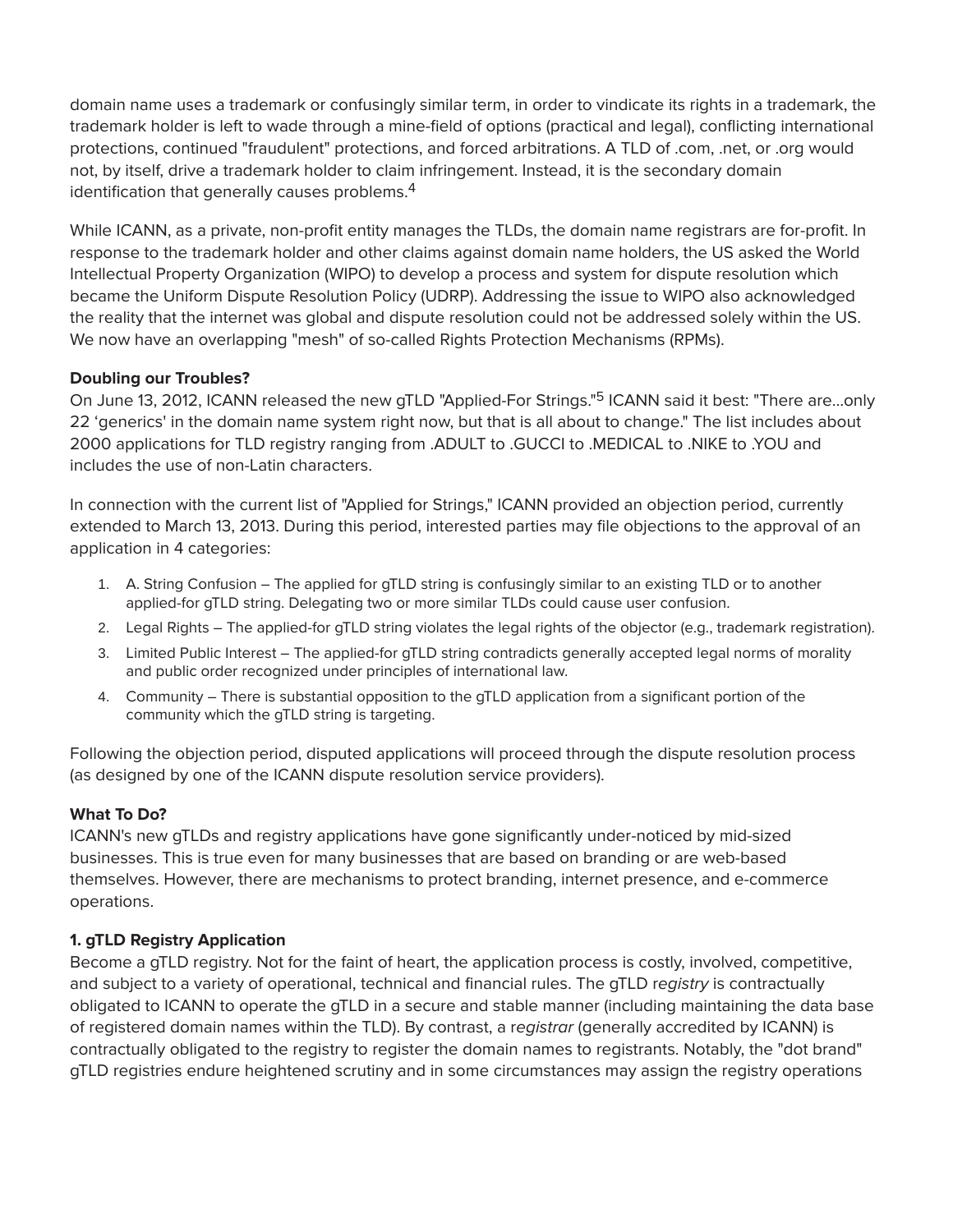to a third-party.

#### **2. gTLD Objection**

As discussed, an interested party (i.e., business, current domain owner, trademark registrant) has until March 13, 2013 to file an objection and proceed through the dispute resolution process.

## **3. Trademark Clearinghouse**

ICANN's efforts to address the continuing trademark dilemma and infringement posed by domain names now includes a Trademark Clearinghouse whereby a trademark owner can register their mark. The Clearinghouse offers a few benefits:

- Sunrise period registration the trademark owner may be allowed to defensively register their mark as a secondary domain identification within a new gTLD during a Sunrise period (before the domain is available to the general public). With early priority access to registration, the expectation is that the trademark owner will secure potentially infringing domain names for themselves and avoid later and potentially costly legal claims to police and protect their mark.
- Trademark Notice the domain registrant will be provided notice of a trademark registered with the Clearinghouse and, later, to the trademark registrant, and
- Uniform Rapid Suspension (URS) a swift, light-weight dispute resolution process explained below.

## **4. "Defensive" new gTLD domain registration**

Whether through a Sunrise period or thereafter, a trademark owner might proactively, though defensively, register their domain to prevent another registrant from doing so.

## **5. Uniform Dispute Resolution Policy (UDRP)**

Think of the UDRP as contractual arbitration. On registration, each domain name applicant submits to the jurisdiction of the UDRP in the domain name agreement as required by ICANN (through the registrar).<sup>6</sup> The process includes several key elements which a complainant must establish to challenge a domain name registration:

- the domain name is identical or confusingly similar to a trademark or service mark; and
- the domain name registrant has no rights or legitimate interests in respect of the domain name; and
- $\bullet$  the domain name has been registered and is being used in bad faith.<sup>7</sup>

What constitutes bad faith is more art than science and is viewed from a variety of perspectives; however, ICANN has identified several facts to be considered.<sup>8</sup>

#### **6. Uniform Rapid Suspension (URS)**

The Uniform Rapid Suspension service allows the complainant to quickly address a clear-cut case of trademark infringement under a new gTLD with processes which are similar to those of the UDRP. However, there are key differences:

- there is a greater burden of proof by the complainant,
- additional defenses exist for the domain name registrant, and
- the sole remedy for a complainant is a temporary suspension of a domain (until the expiration of the registration or other legal transfer, whichever comes first).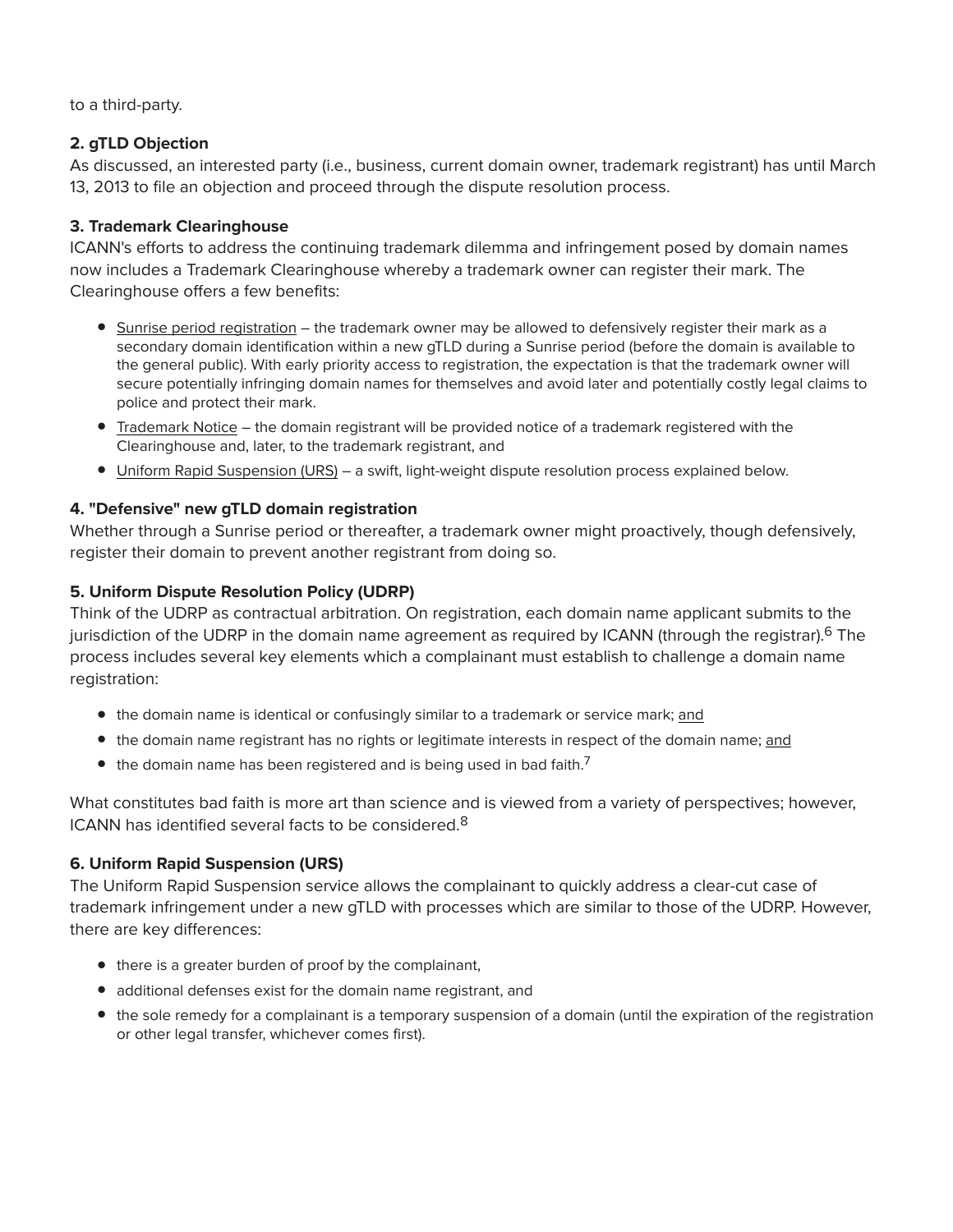## **7. Post Delegation Dispute Resolution Procedure (PDDRP)**

Again, similar in process to the UDRP, the Post Delegation Dispute Resolution Procedure (PDDRP) is aimed at the gTLD registry (rather than a domain name registrant) and serves to address violations by the registry that violate the stable and secure directive for each registry or affirmative conduct which contributes to trademark abuses.

## **8. Appeal to Local Law**

Following any of the dispute resolution processes, the complainant may then appeal an unsatisfactory decision to local national, regional, or state laws to force ICANN or a registrar to transfer a domain name (e. g., US "Anticybersquatting Consumer Protection Act"<sup>9</sup>). Of course, in many jurisdictions, the complainant may apply to the local courts before submitting to the ICANN processes.

Should we worry that this flood of new gTLDs will create a tsunami of trademark abuses and infringement? According to WIPO current registration statistics, at 78% of outstanding domains, ".com" remains king. Simply, the consumer has not adopted the previous gTLDs (that created early concern of incremental abuses) including: .net (10%), .org (6%), or even the newer .xxx (.04%). Depending on the business, product, service, sales channels, or reliance on the internet, businesses may have more or less concern about the new gTLDs. At a minimum, they cannot be ignored. And, we have a variety of approaches and tools to address issues.

For more information on gTLDs, Trademark Clearinghouse registration, Nossaman's IP audit services, and Nossaman's Intellectual Property & Media Practice Group, please contact Thomas Dover.

1 US Dept of Commerce, "*Management of Internet Names and Addresses*" Docket No.: 980212036-8146-02

2 New Internet Name Rule Opens Door to Huge Changes. Voice of America, June 20, 2011.

3 Internet minders OK vast expansion of domain names, Associated Press, June 20, 2011.

4 "Top Level Domains" (TLDs) and "generic Top Level Domains" (gTLDs) indicate the portion of an internet domain name following the last "." (i.e., .com, .net, etc.). Secondary domain name is the primary portion of an internet domain name and is the subject of most pre-2012 gTLDs trademark disputes and "Uniform Dispute Resolution Policy" (UDRP) actions (e.g., in '*www.example.com*,' example is the secondary domain name).

5 http://newgtlds.icann.org/en/program-status/application-results/strings-1200utc-13jun12-en

6 The Management of Internet Names and Addresses: Intellectual Property Issues, 30 April 1999. http://www. wipo.int/export/sites/www/amc/en/docs/report-final1.pdf

# 7 http://www.icann.org/en/help/dndr/udrp/policy

8 While not exclusive, UDRP policy defines "bad faith" as including "squatting" (acquiring a domain name for the purpose of selling) and "siphoning" (attempting to attract, for commercial gain, users to a site that is confusingly similar to another's trademark).

<sup>9</sup> The Anticybersquatting Consumer Protection Act (ACPA), 15 U.S.C. § 1125(d), is an American law enacted in 1999 and that established a cause of action for registering, trafficking in, or using a domain name